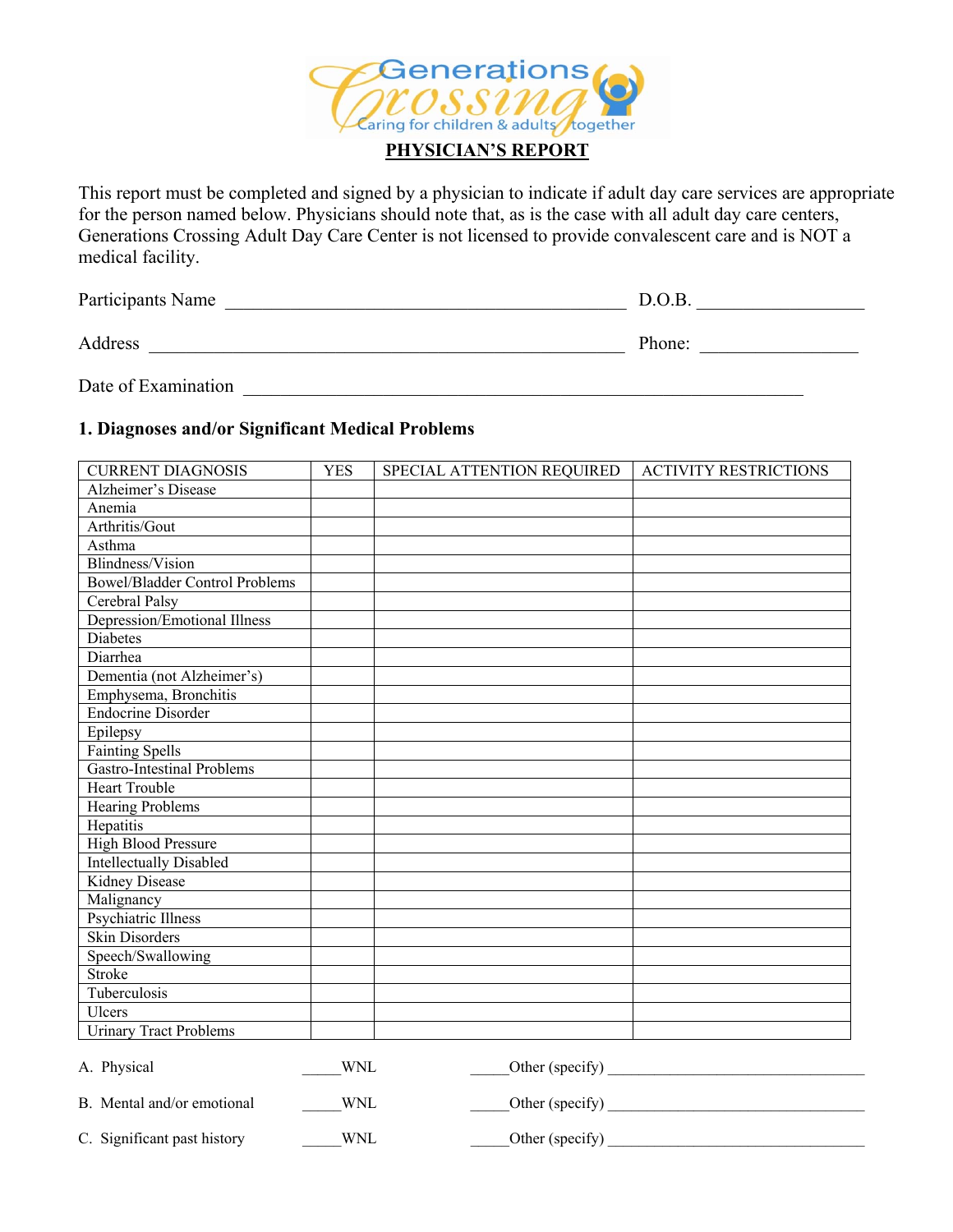| D. Any other disease or condition not mentioned on previous page:                                                                                          |                                               |                                               |                                                 |  |  |
|------------------------------------------------------------------------------------------------------------------------------------------------------------|-----------------------------------------------|-----------------------------------------------|-------------------------------------------------|--|--|
|                                                                                                                                                            |                                               |                                               |                                                 |  |  |
| E. Will this person wander off if not closely attended? ______ Yes                                                                                         |                                               |                                               | No No                                           |  |  |
| F. Will this person do harm to self, others or property without constant supervision?<br>Yes<br>No No                                                      |                                               |                                               |                                                 |  |  |
| 2. Special Requirements/Recommendations for Care:<br>* Please complete medication list or attach a copy of medication list with MD signature on each page. |                                               |                                               |                                                 |  |  |
| A. Medications<br>Name                                                                                                                                     | Dosage                                        | Frequency                                     | Route                                           |  |  |
|                                                                                                                                                            |                                               |                                               |                                                 |  |  |
|                                                                                                                                                            |                                               |                                               |                                                 |  |  |
|                                                                                                                                                            |                                               |                                               |                                                 |  |  |
|                                                                                                                                                            |                                               |                                               |                                                 |  |  |
| B. Allergies ASA                                                                                                                                           | <b>PCN</b>                                    |                                               | Other (specify below)                           |  |  |
| C. Diet ________ Regular/DAT ________Puree                                                                                                                 |                                               |                                               | $\underbrace{\hspace{2.5cm}}$ Other:            |  |  |
|                                                                                                                                                            | Special Needs:                                |                                               |                                                 |  |  |
|                                                                                                                                                            |                                               |                                               |                                                 |  |  |
| D. Therapy/Other Services Currently Receiving (Please give agency name and phone number) Needed in Day Care?                                               |                                               |                                               |                                                 |  |  |
|                                                                                                                                                            |                                               |                                               |                                                 |  |  |
|                                                                                                                                                            |                                               |                                               |                                                 |  |  |
|                                                                                                                                                            |                                               |                                               | <u> 1989 - Johann John Stone, mars et al. (</u> |  |  |
| In Home Care                                                                                                                                               | (personal, nursing, home health agency, etc.) | <u> 1986 - Jan Samuel Barbara, margaret e</u> |                                                 |  |  |